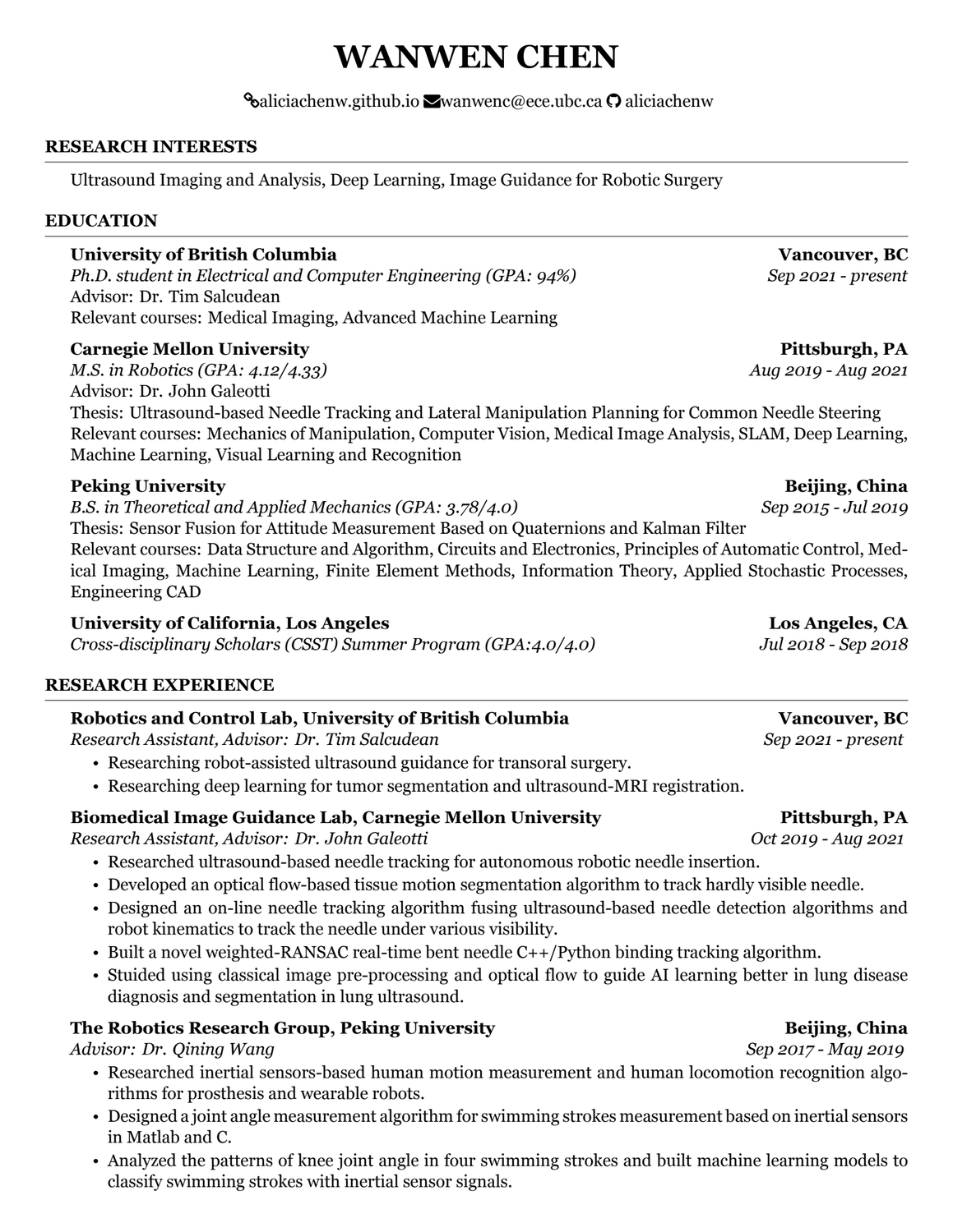- Developed deep learning models to classify locomotion mode using signals from a strain gauge in prosthesis.
- Wrote on-board neural network training and classification algorithms in  $C/C++$  for real-time locomotion mode recognition in robotic transtibial prostheses.

# **Biomechatronics Lab, University of California, Los Angeles Los Angeles, CA**

*Advisor: Dr. Veronica J. Santos Jul 2018 - Sep 2018*

- Researched human hand motion primitives during search and retrieval of a buried object in sand.
- Calibrated an inertial measurement units network with 18 sensors and created an animation framework for displaying hand movement in Python.
- Used machine learning models to discover human hand motion patterns and to classify motion intentions.

### **PUBLICATIONS**

*"\*" represents that the authors contributed to the manuscript equally.*

- **W2** Gare, G. R.\*, **Chen, W.\***, Hung, A. L. Y., Chen, E., Tran, H. V., Fox, T., Lowery, P., Zamora, K., deBoisblanc, B. P., Rodriguez, R. L. and Galeotti, J. The Role of Pleura and Adipose in Lung Ultrasound AI. In *Clinical Image-Based Procedures, Distributed and Collaborative Learning, Artificial Intelligence for Combating COVID-19 and Secure and Privacy-Preserving Machine Learning* (pp. 141-149). Springer, Cham.
- **W1** Hung, A. L. Y., Sun, Z., **Chen, W.**, and Galeotti, J. (2021). Hierarchical Probabilistic Ultrasound Image Inpainting via Variational Inference. In *Deep Generative Models, and Data Augmentation, Labelling, and Imperfections, DGM4MICCAI 2021, DALI 2021* (pp. 83-92). Springer, Cham.
- **C3 Chen, W.**, Mehta, K. N., Bhanushali, B. D., and Galeotti, J. (2021, April). Ultrasound-Based Tracking Of Partially In-Plane, Curved Needles. In *2021 IEEE 18th International Symposium on Biomedical Imaging (ISBI)* (pp. 939-943). IEEE.
- **C2** Hung, A. L. Y., **Chen, W.**, and Galeotti, J. (2021, April). Ultrasound Confidence Maps Of Intensity And Structure Based On Directed Acyclic Graphs And Artifact Models. In *2021 IEEE 18th International Symposium on Biomedical Imaging (ISBI)* (pp. 697-701). IEEE.
- **J2** Wang, Q., Zhou, Z., Zhang, Z., Lou, Y., Zhou, Y., Zhang, S., **Chen, W.**, Mao, C., Wang, Z., Lou, W. and Mai, J. (2020). An Underwater Lower-Extremity Soft Exoskeleton for Breaststroke Assistance. IEEE *Transactions on Medical Robotics and Bionics*, 2(3), 447-462.
- **J1** Feng, Y.\*, **Chen, W.\***, and Wang, Q. (2019). A strain gauge based locomotion mode recognition method using convolutional neural network. *Advanced Robotics*, 33(5), 254-263.
- **C1** Mai, J., **Chen, W.**, Zhang, S., Xu, D., and Wang, Q. (2018, October). Performance analysis of hardware acceleration for locomotion mode recognition in robotic prosthetic control. In *2018 IEEE International Conference on Cyborg and Bionic Systems (CBS)* (pp. 607-611). IEEE.

# **PRESENTATIONS**

# **Ultrasound-based Needle Tracking and Lateral Manipulation Planning for Common Needle Steering** *Master of Robotics Thesis Talk, Pittsburgh, PA (Virtual) Aug 2021* Presented as my speaking qualifier. **Ultrasound-based Tracking of Partially In-plane, Bending Needle** *International Symposium on Biomedical Imaging 2021, Nice, France (Virtual) Apr 2021* Presented in the poster session. **Human Hand Motion Primitives During Haptic Search and Retrieval of Buried Objects in Sandbox** *UCLA CSST Research Program, Los Angeles, CA Sep 2018* Presented in Mechanical and Aerospace Engineering Peer Seminar and awarded for Outstanding Research and Presentation.

Presented in a poster presentation for final presentation of CSST research program.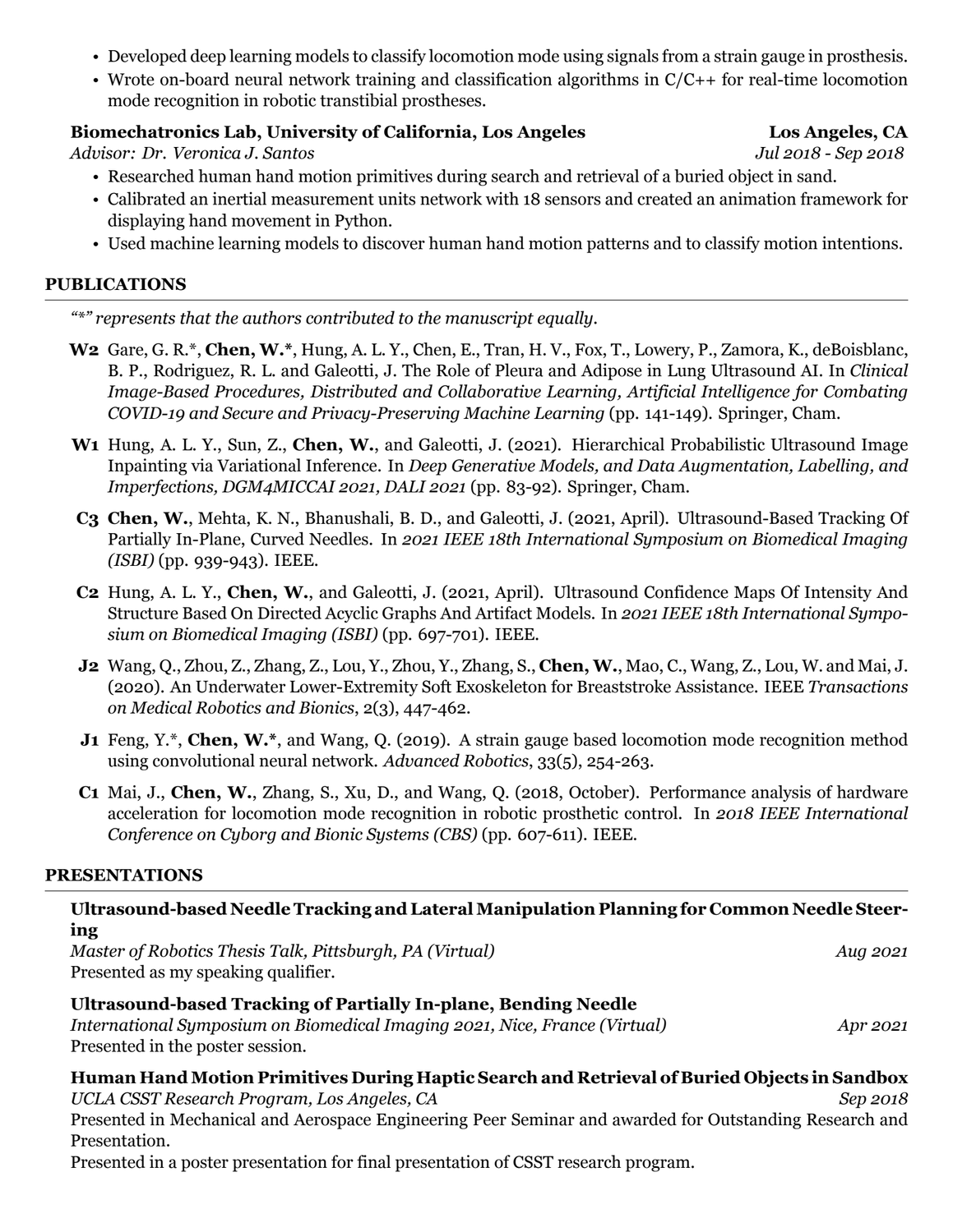### **ADDITIONAL TRAINING**

### **Medical Augmented Reality Summer School Zürich, Switzerland (Virtual)**

Two weeks of lectures on medical AR/VR with a competition of projects in AR-assisted surgery.

### **TEACHING EXPERIENCE**

### **College of Engineering, Peking University Beijing, China**

*Tutor for Mathematics in Engineering Feb 2019 - Jun 2019*

• Provided classes and support to sophomores for concepts clarification and exam reviews.

# **College of Engineering, Peking University Beijing, China**

*Tutor for Introduction to Computation Sep 2018 - Jan 2019*

- Provided classes and supports to freshmen for concepts clarification, programming skills training and exam reviews.
- Advised freshmen on their academic development.

### **AWARDS**

| • President's Academic Excellence Initiative PhD Award                               | University of British Columbia, Sep 2021 |
|--------------------------------------------------------------------------------------|------------------------------------------|
| • International Tuition Award                                                        | University of British Columbia, Sep 2021 |
| • 2021 Four Year Doctoral Fellowship                                                 | University of British Columbia, Sep 2021 |
| • Excellent Graduate (top 17%)                                                       | Peking University, Jun 2019              |
| • Outstanding Project in Undergraduate Student Research<br>in College of Engineering | Peking University, Jun 2019              |
| • Outstanding Research and Presentation at the Mechanical and                        |                                          |
| Aerospace Engineering Peer Seminar                                                   | CSST Program, UCLA, Sep 2018             |
| • Cross-disciplinary Scholars in Science and Technology Scholarship                  | CSST Program, UCLA, July 2018            |
| • Meritorious Winner in Interdisciplinary Contest In Modeling                        | COMAP, Apr 2018                          |
| • Gong Qiaoyu Scholarship                                                            | Peking University, 2017, 2018            |
| • Yang Fuqing and Wang Yangyuan Academician Scholarship                              | Peking University, 2016                  |

### **SKILLS**

| <b>Programming</b>    | Python, Matlab, $C/C++$                                |
|-----------------------|--------------------------------------------------------|
| <b>Packages</b>       | OpenCV, PyTorch, ROS, Tensorflow, dVRK, SimpleITK, VTK |
| Tools                 | Git, LaTeX, Docker, 3D Slicer, ITK-SNAP, AutoCAD       |
| <b>Languages</b>      | Mandarin, English, Cantonese                           |
| <b>Certifications</b> | Standard First Aid, CPR C and AED; TCPS 2: CORE        |

# **EXTRA-CIRRUCULAR ACTIVITIES**

# **Multidisciplinary Research Program in Medicine, UBC Vancouver, BC**

*Undergraduate Mentorship May 2022 - present*

- The project provides undergraduate students with an opportunity to explore their interest in interdisciplinary and multidisciplinary research.
- Advise two undergraduate students on a summer project supervised by a cross-faculty pair of researchers. Mentor and support students in fulfilling their proposed research project.

# **Women in Engineering, University of British Columbia <b>Vancouver, BC**

*High School Mentorship Sep 2021 - Mar 2022*

- Provide inclusive and equitable access to information about engineering and support students as they navigate the university application process.
- Offer professional, academic, and interpersonal guidance to students as they transition into post-secondary.
- Meet with my mentee and develop learning objectives and review them periodically.

*University of Balgrist Aug 2021 - Sep 2021*